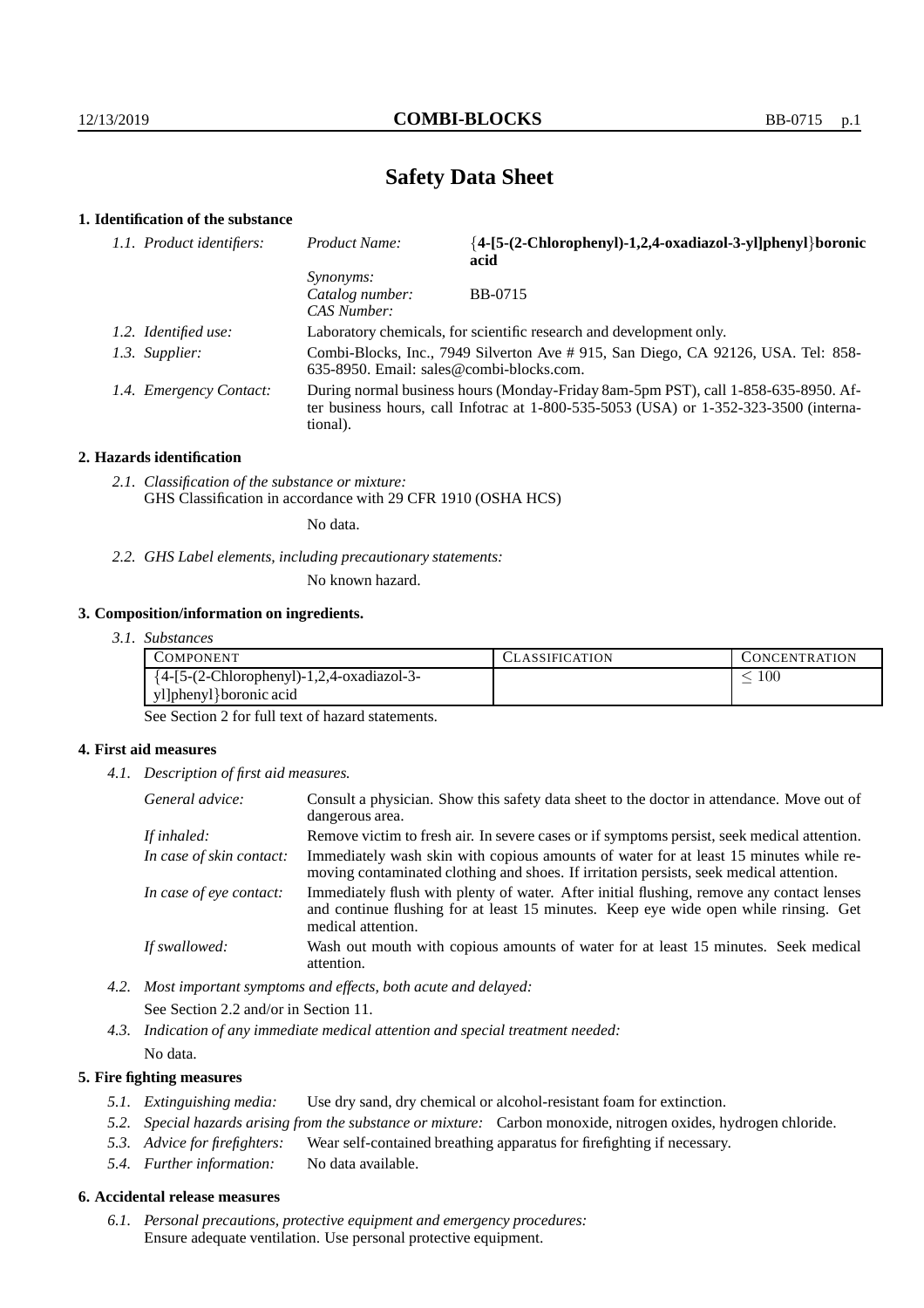|                                                                                                                                           | 6.2. Environmental precautions:                                                                               |                                                                                                                                                                                                                                                                    |  |
|-------------------------------------------------------------------------------------------------------------------------------------------|---------------------------------------------------------------------------------------------------------------|--------------------------------------------------------------------------------------------------------------------------------------------------------------------------------------------------------------------------------------------------------------------|--|
|                                                                                                                                           | Should not be released into the environment. See Section 12 for additional ecological information.            |                                                                                                                                                                                                                                                                    |  |
| 6.3. Methods and materials for containment and cleaning up:                                                                               |                                                                                                               |                                                                                                                                                                                                                                                                    |  |
|                                                                                                                                           | Sweep up or vacuum up spillage and collect in suitable container for disposal.                                |                                                                                                                                                                                                                                                                    |  |
| 6.4. Reference to other sections:                                                                                                         |                                                                                                               |                                                                                                                                                                                                                                                                    |  |
| Refer to protective measures listed in Sections 8 and 13.                                                                                 |                                                                                                               |                                                                                                                                                                                                                                                                    |  |
|                                                                                                                                           | 7. Handling and storage                                                                                       |                                                                                                                                                                                                                                                                    |  |
|                                                                                                                                           |                                                                                                               | 7.1. Precautions for safe handling: Avoid contact with skin and eyes. Avoid inhalation of vapour or mist. Keep away<br>from sources of ignition - No smoking. Take measures to prevent the build up of electro-<br>static charge. For precautions see section 2.2. |  |
|                                                                                                                                           |                                                                                                               | 7.2. Conditions for safe storage, including any incompatibilities: Store refrigerated. Keep container tightly closed in<br>a dry and well-ventilated place. Containers which are opened must be carefully resealed<br>and kept upright to prevent leakage.         |  |
|                                                                                                                                           | 7.3. Specific end use(s):                                                                                     | Laboratory chemicals, for scientific research and development only.                                                                                                                                                                                                |  |
|                                                                                                                                           | 8. Exposure Controls / Personal protection                                                                    |                                                                                                                                                                                                                                                                    |  |
|                                                                                                                                           | 8.1. Control parameters:                                                                                      |                                                                                                                                                                                                                                                                    |  |
|                                                                                                                                           | Components with workplace control parameters: Contains no substances with occupational exposure limit values. |                                                                                                                                                                                                                                                                    |  |
| 8.2. Exposure controls:<br>Appropriate engineering controls: Ensure that eyewash stations and safety showers are close to the workstation |                                                                                                               |                                                                                                                                                                                                                                                                    |  |
|                                                                                                                                           |                                                                                                               | location. Ensure adequate ventilation, especially in confined areas.                                                                                                                                                                                               |  |
|                                                                                                                                           | Personal protective equipment:                                                                                |                                                                                                                                                                                                                                                                    |  |
|                                                                                                                                           | Eye/face protection:                                                                                          | Wear appropriate protective eyeglasses or chemical safety goggles as described by OSHA's<br>eye and face protection regulations in 29 CFR 1910.133 or European Standard EN166.                                                                                     |  |
|                                                                                                                                           | Skin protection:                                                                                              | Handle with gloves. Gloves must be inspected prior to use. Use proper glove removal<br>technique (without touching glove's outer surface) to avoid skin contact with this product.                                                                                 |  |

## **8. Exposure Controls / Personal protection**

| Eye/face protection:               | Wear appropriate protective eyeglasses or chemical safety goggles as described by OSHA's<br>eye and face protection regulations in 29 CFR 1910.133 or European Standard EN166.                                                                                                                                         |  |
|------------------------------------|------------------------------------------------------------------------------------------------------------------------------------------------------------------------------------------------------------------------------------------------------------------------------------------------------------------------|--|
| Skin protection:                   | Handle with gloves. Gloves must be inspected prior to use. Use proper glove removal<br>technique (without touching glove's outer surface) to avoid skin contact with this product.<br>Dispose of contaminated gloves after use in accordance with applicable laws and good<br>laboratory practices. Wash and dry hands |  |
| <b>Body Protection:</b>            | Complete suit protecting against chemicals, Flame retardant antistatic protective clothing.,<br>The type of protective equipment must be selected according to the concentration and<br>amount of the dangerous substance at the specific workplace.                                                                   |  |
| Respiratory protection:            |                                                                                                                                                                                                                                                                                                                        |  |
| Control of environmental exposure: | Prevent further leakage or spillage if safe to do so. Do not let product enter<br>drains.                                                                                                                                                                                                                              |  |

# **9. Physical and chemical properties**

*9.1. Information on basic physical and chemical properties*

| (a)                        | Appearance:                                   | No data  |
|----------------------------|-----------------------------------------------|----------|
| (b)                        | Odour:                                        | No data  |
| (c)                        | Odour Threshold:                              | No data  |
| (d)                        | pH:                                           | No data  |
| (e)                        | Melting point/freezing point:                 | No date. |
| (f)                        | Initial boiling point and boiling range:      | No data  |
| (g)                        | Flash point:                                  | No data  |
| (h)                        | Evaporatoin rate:                             | No data  |
| (i)                        | Flammability (solid, gas):                    | No data  |
| (j)                        | Upper/lower flammability or explosive limits: | No data  |
| $\left( k\right)$          | Vapour pressure:                              | No data  |
| $\left( \mathrm{l}\right)$ | Vapour density:                               | No data  |
| (m)                        | Relative density:                             | No data  |
| (n)                        | Water solubility:                             | No data  |
| $\circ$                    | Partition coefficient: n-octanol/water:       | No data  |
| (p)                        | Auto-ignition:                                | No data  |
| (q)                        | Decomposition temperature:                    | No data  |
| (r)                        | Viscosity:                                    | No data  |
| (s)                        | Explosive properties:                         | No data  |
| (t)                        | Oxidizing properties:                         | No data  |